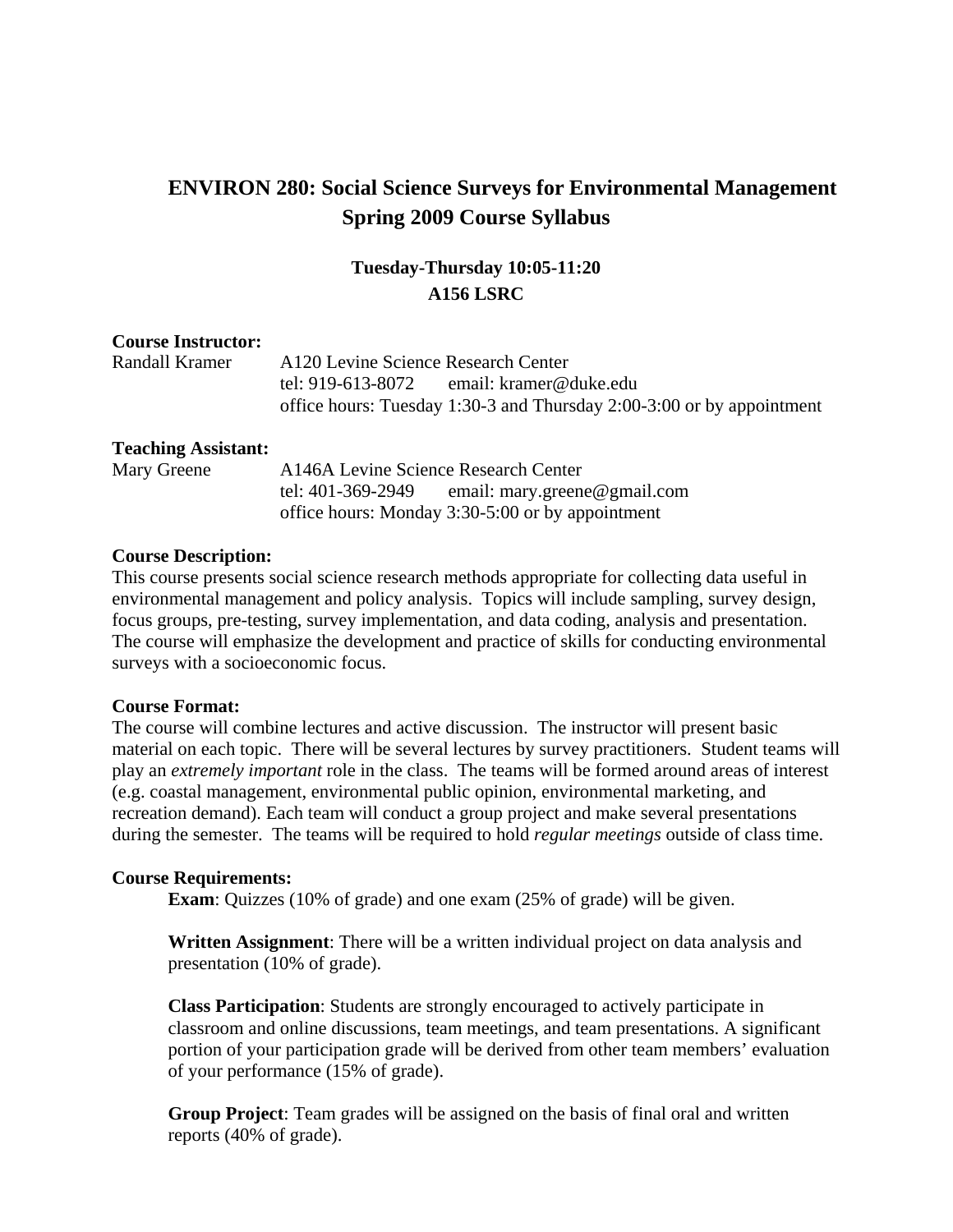### **Readings:**

The main textbook for the course is Louis M. Rea and Richard A. Parker, *Designing and Conducting Survey Research: A Comprehensive Guide*, 3<sup>rd</sup> edition, 2005, San Francisco: Jossey-Bass Publishers. Additional readings are available through Blackboard and e-reserves. You are expected to do the assigned readings before coming to class. Other useful textbooks on reserve at Perkins Library: (1) Paul P. Biemer and Lars E. Lyberg, *Introduction to Survey Quality*, New York: John Wiley and Sons, 2003; (2) and Don A. Dillman, *Mail and Internet Surveys*, New York: John Wiley and Sons, 2000.

# **Group projects:**

Each team will work on developing a survey during the semester using the following steps. (1) Early in the semester a topic will be selected, preferably with a particular business, agency or non-government organization client in mind. (2) The teams will develop research questions, draft appropriate survey questions, and present the draft questionnaire to the class. (3) The questionnaires will be further refined through a focus group recruited and run by the teams. The teams will report on the outcome of their focus group activities to the class. (4) The teams will pretest their survey with a small number of respondents and make final revisions in the questionnaire. (5) Finally, the teams will undertake a pilot study involving at least 60 respondents. The results of the pilot study will be presented in a written and oral final report. Projects will be evaluated by students and the instructor. The final report should be no longer than15 single spaced pages, not counting the pages in the appendix. The report is due on April 17.

#### **Course web page:**

Course announcements and other information will be available on the Blackboard course page. *You should check the course Blackboard site several times per week*. In the event of severe weather, information about class cancellation will be posted on this site and on the instructor's phone message (613-8072).

# **Certification for Human Subjects Research:**

In order to carry out the focus groups and surveys that are a part of the group projects, it is necessary for each member of the class to become certified to conduct human subjects' research by Duke's Office of Research Support. This requirement is met by completing an online training module for behavioral and social science investigators as described on the ORS website: www.ors.duke.edu

# **Course Schedule and Readings<sup>1</sup>**

Jan. 8 Introduction

÷,

 Nicholas Institute, "Survey: Why Pro-Environmental Views Don't Always Translate into Votes," Press release from Duke Environmental Summit, September 2005. http://www.dukenews.duke.edu/2005/09/nicholaspoll.html (for more detail: see http://www.env.duke.edu/institute/surveywhitepaper.pdf)

<sup>&</sup>lt;sup>1</sup>Additional readings may be assigned during the semester.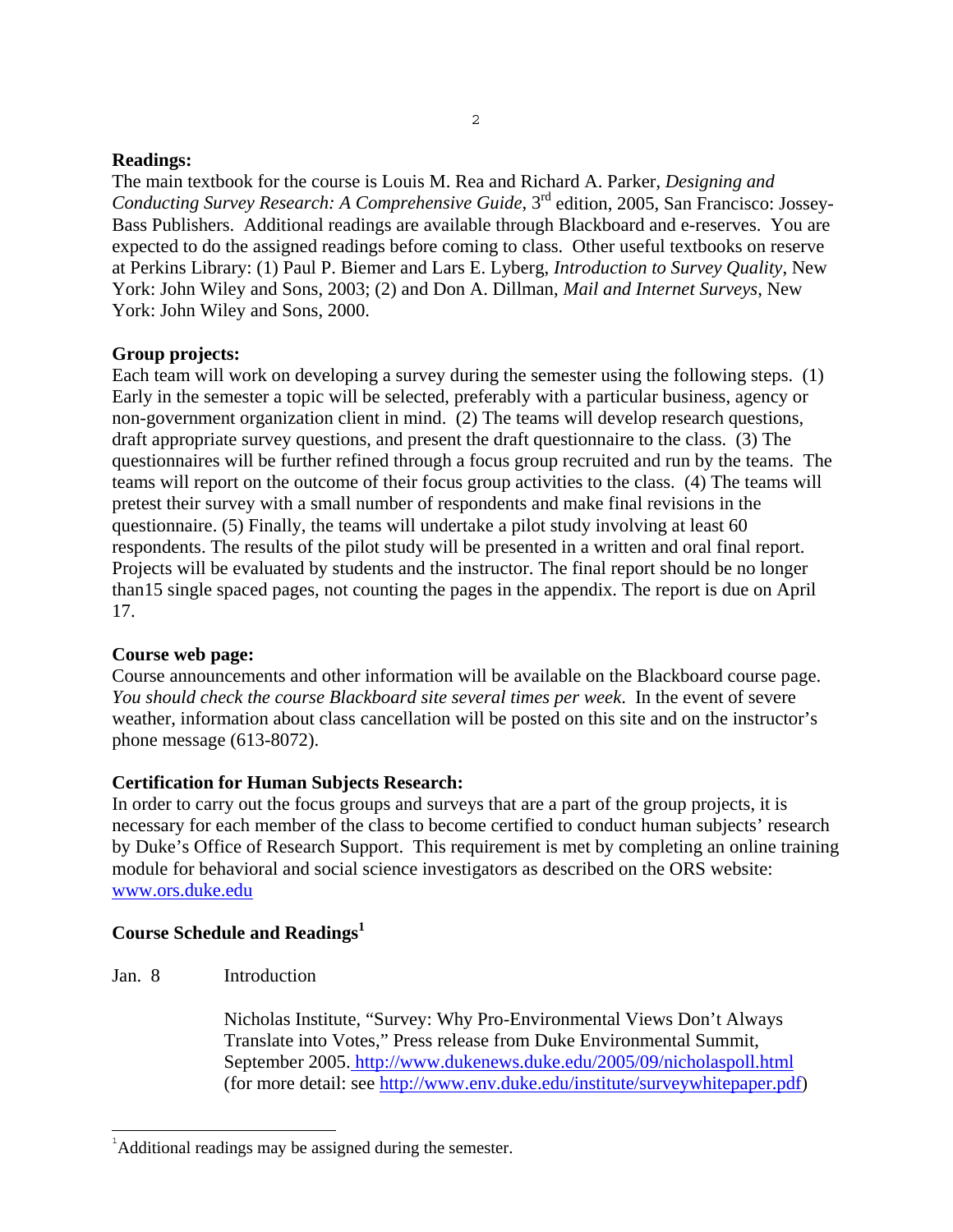| Jan. 13 | History and foundations of survey methods                                                                                                                                                                          |
|---------|--------------------------------------------------------------------------------------------------------------------------------------------------------------------------------------------------------------------|
|         | Rea and Parker, ch. 1                                                                                                                                                                                              |
| Jan. 15 | Overview of the sample survey process                                                                                                                                                                              |
|         | Blumenthal, M.M., 2005. "Toward an Open-Source Methodology: What We Can<br>Learn from the Blogosphere?" Public Opinion Quarterly 69: 655-669.                                                                      |
|         | Kramer, R. and E. Mercer. 1997. "Valuing a Global Environmental Good: U.S.<br>Residents' Willingness to Pay to Protect Tropical Rain Forests," Land Economics,<br>73: 196-210.                                     |
| Jan. 20 | Questionnaire type (mail, telephone, in-person, computer assisted): Which is<br>best?                                                                                                                              |
|         | Rea and Parker, ch. 1                                                                                                                                                                                              |
|         | Gosling, S.D., S.Vazire, S. Srivastava, O.P. John. 2004. "Should We Trust Web-<br>Based Studies? A Comparative Analysis of Six Preconceptions about Internet<br>Questionnaires," American Psychologist 59: 93-104. |
| Jan. 22 | The ethics of survey research                                                                                                                                                                                      |
|         | Singer, Eleanor. 2008. "Ethical Issues in Surveys," ch. 5 in E. D. de Leeuw et al.,<br>eds. International Handbook of Survey Methodology. New York: Taylor and<br>Francis.                                         |
|         | Office of Research Support. "Protecting Human Subjects in Non-Medical<br>Research," Duke University, http://www.ors.duke.edu/irb/index.html                                                                        |
| Jan. 27 | Focusing your research and writing survey questions                                                                                                                                                                |
|         | Rea and Parker, ch. 2                                                                                                                                                                                              |
|         | Dillman, Don A. 2000. "Writing Questions," ch. 2 in Mail and Internet Surveys,<br>New York: John Wiley and Sons.                                                                                                   |
| Jan. 29 | Student Teams Report #1: Questionnaire topic and purpose                                                                                                                                                           |
| Feb. 3  | Measurement, Indexes and Scales                                                                                                                                                                                    |
|         | Online quiz                                                                                                                                                                                                        |
|         | Rea and Parker, ch. 3                                                                                                                                                                                              |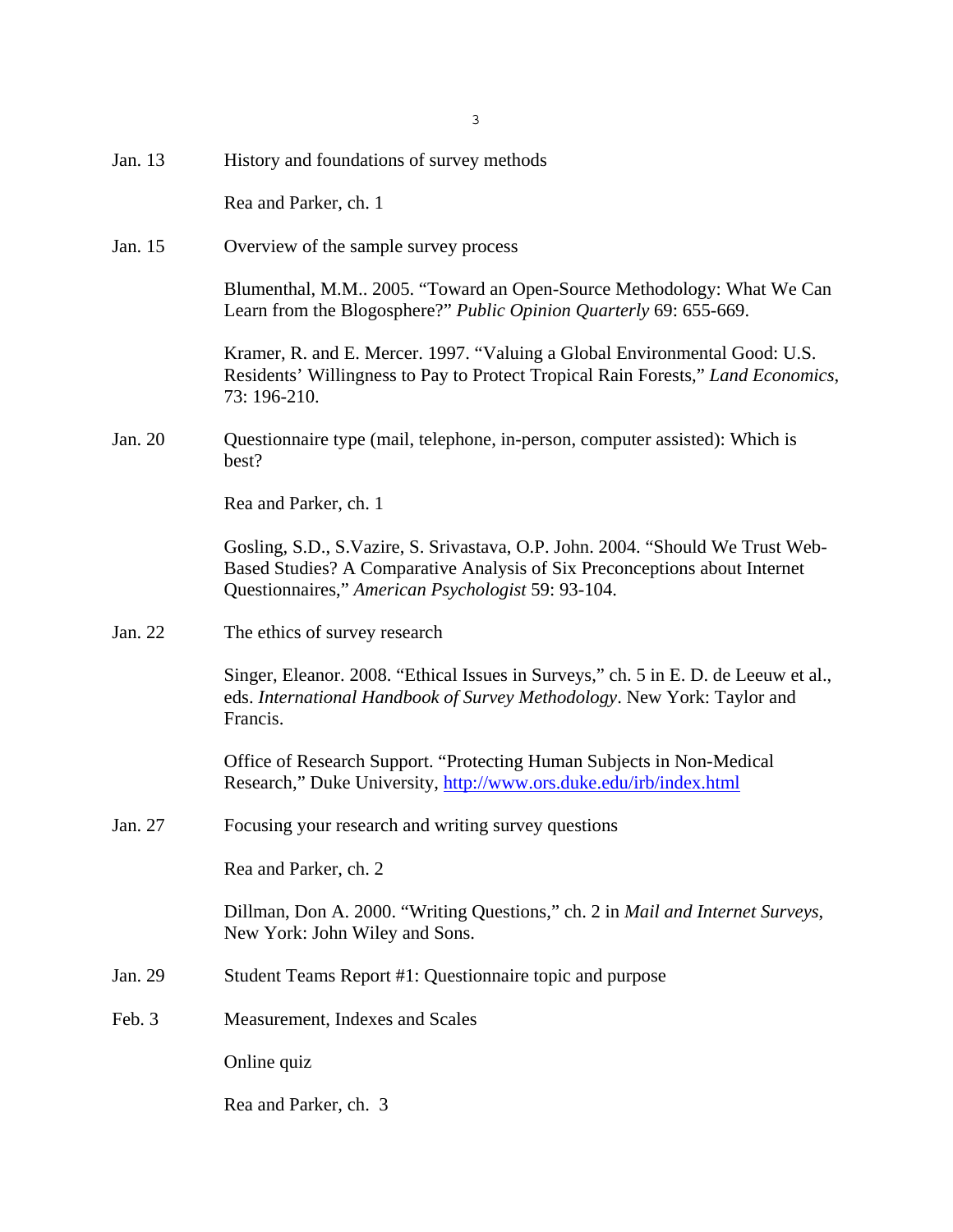| Feb. 5    | Using focus groups to design and refine questionnaires                                                                                                                             |
|-----------|------------------------------------------------------------------------------------------------------------------------------------------------------------------------------------|
|           | Kitzinger, Jenny. 1995. "Qualitative Research: Introducing Focus Groups,"<br>British Medical Journal 311:299-302.                                                                  |
|           | Rea and Parker, ch. 4                                                                                                                                                              |
| Feb. 10   | Survey pretests                                                                                                                                                                    |
|           | Presser, S., et al. 2004. "Methods for Testing and Evaluating Survey Questions,"<br>Public Opinion Quarterly 68: 109-130                                                           |
| Feb. 12   | Student Teams Report #2: Presentation and discussion of draft surveys                                                                                                              |
| Feb. 17   | Survey case studies                                                                                                                                                                |
| Feb. 19   | Selecting a sample                                                                                                                                                                 |
|           | Rea and Parker, ch. 9.                                                                                                                                                             |
|           | Squire, Peverill. 1988. "Why the 1936 Literary Digest Poll Failed," Public<br>Opinion Quarterly 57:62-79.                                                                          |
| Feb. 24   | Implementing surveys: recruitment, training and other issues.                                                                                                                      |
|           | Weinberg, Eve. 1983. "Data Collection: Planning and Management," ch. 9 in P.<br>H. Rossi et al., eds. Handbook of Survey Research, N.Y.: Academic Press, pp.<br>329-358.           |
| Feb. 26   | Implementing surveys: follow-ups, maximizing response rates                                                                                                                        |
|           | Dillman, Don A., Jolene D. Smyth and Leah M. Christian. 2009. "Survey<br>Implementation," ch. 8, in Internet, <i>Mail Mixed Mode t Surveys</i> , New York: John<br>Wiley and Sons. |
|           | Fox, Richard J. et al. 1988. "Mail Survey Response Rate: A Meta Analysis of<br>Selected Techniques for Inducing Response," Public Opinion Quarterly 52: 467-<br>91.                |
| Mar. 3    | Student Teams Report #3: Results from focus groups                                                                                                                                 |
| Mar. 5    | Midterm exam                                                                                                                                                                       |
| Mar. 6-15 | <b>Spring Break</b>                                                                                                                                                                |
| Mar. 17   | Data coding, entry and cleaning                                                                                                                                                    |